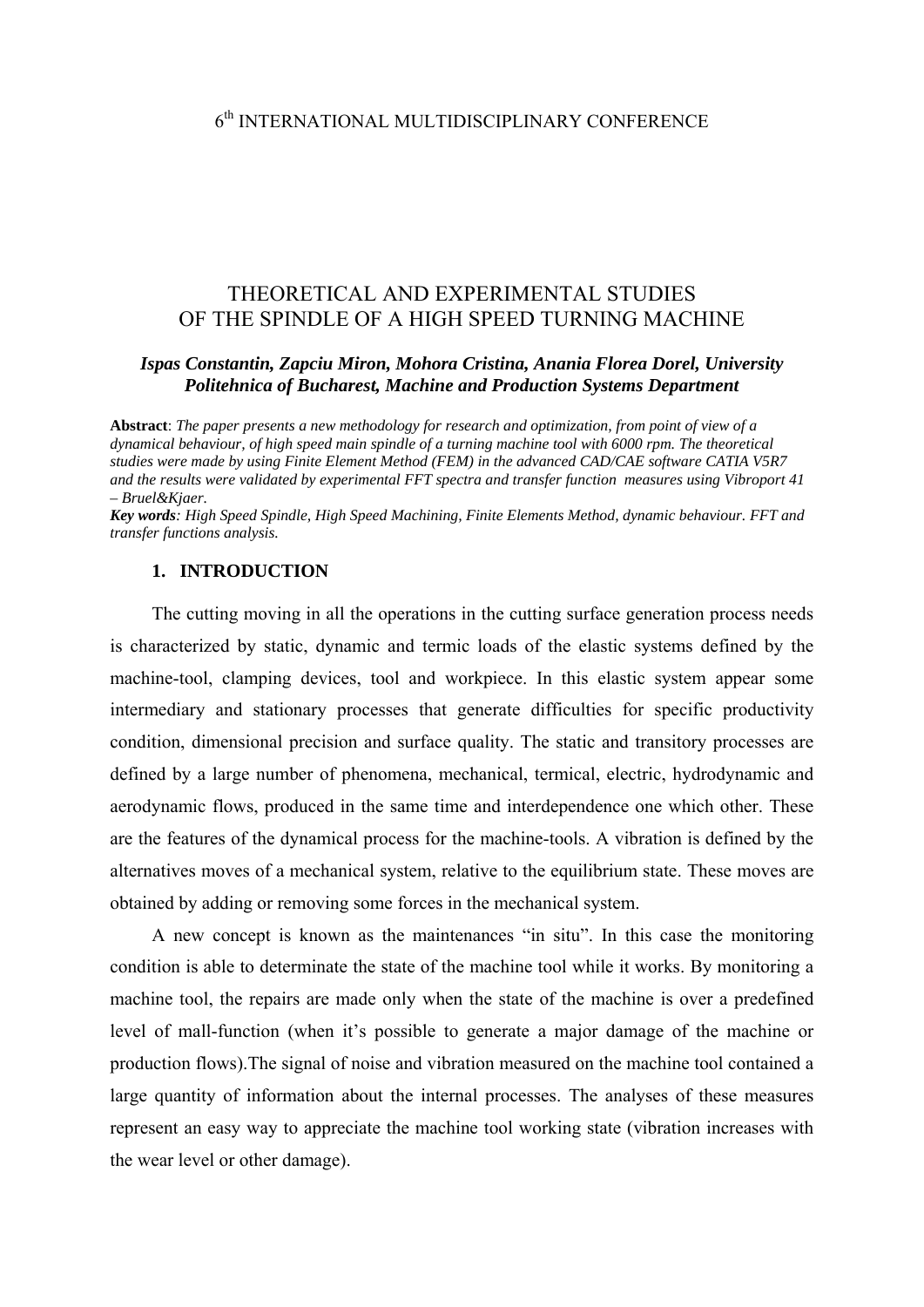# **2. THEORETHICAL STUDY OF THE MAIN SPINDLE**

# **2.1.Theoretical model of the spindle**

The theoretical model of a spindle was made by using CATIA V5 based on real shape of the main spindle. There were considered the entire elements witch compound the main spindle of RAMO turning machine tool. A 3D model was designed for the spindle (fig.1.c.3), belt wheel (fig.1.c.4), lathe chuck (fig.1.c.2) and work pieces (fig.1.c.1). The weight of the spindle was about 12 Kg and the belt wheel weight is about 7.5 Kg. The lathe chuck (mass about 14 Kg) and work pieces (mass about 17 Kg) were designed in a similar way. All the components were designed as 3D virtual solid model according to the technical documentation of the real pieces of the turning machine-tool (figure 1)

Another important feature for FEM model is the design of the spindle constraints, depending of the bearing type. For each type of bearing there are specific statical and dynamical features which have to be taken in account for analysis. Compared with other common bearings types, rolling bearings are used for some high performance spindle systems. These are normally made up of angular contact ball bearings because this type is specially suited for high-speed applications due to its friction and wear characteristics.



**Fig..1**. Elements geometrical characteristic

| Tabel 1. Comparison of the bearing type |  |  |
|-----------------------------------------|--|--|
|                                         |  |  |

|                  | roller     | hydrodynamic | hydrostatic                         | aerostatic | magnetic        |
|------------------|------------|--------------|-------------------------------------|------------|-----------------|
| High $n*d_m$     |            |              |                                     |            |                 |
| High durability  |            |              | $\blacktriangleright$ <sup>2)</sup> | YZ)        |                 |
| High accuracy    |            |              |                                     |            |                 |
| High rigidity    |            |              |                                     |            |                 |
| Easy lubrication | $\vert 3)$ | r            |                                     |            | 4)              |
| very favourable  |            | favourable   |                                     | medium     | Inot favourable |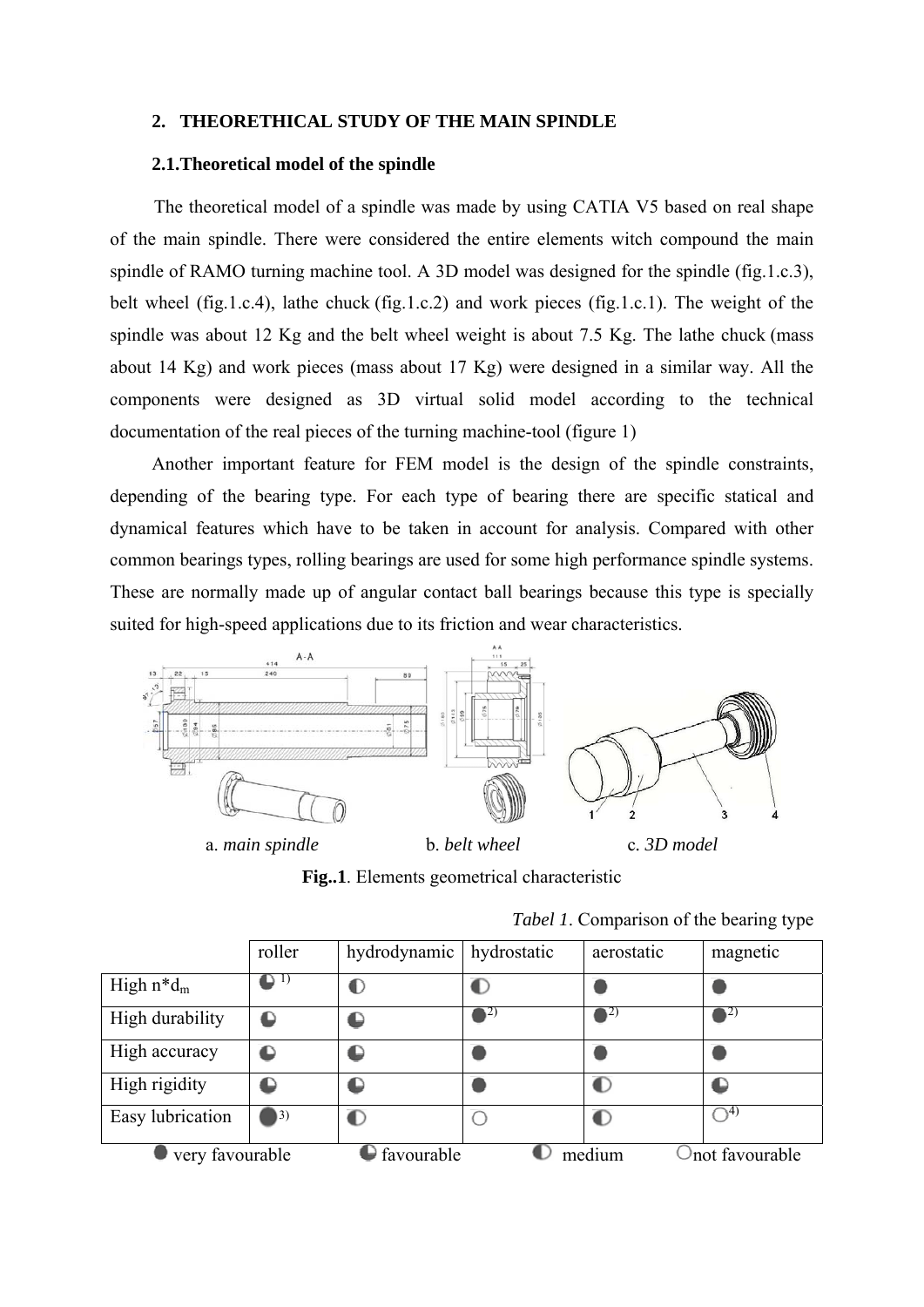| Type of bearing                                         | Load case: $\delta a = 0$                                               | $\delta r = 0$                                                             |
|---------------------------------------------------------|-------------------------------------------------------------------------|----------------------------------------------------------------------------|
| Angular contact ball bearing                            | $\delta_r = \frac{0.02}{\cos \alpha} \cdot \sqrt[3]{\frac{Q^2}{Dw}}$    | $\delta_a = \frac{0.02}{\sin \alpha} \cdot \sqrt[3]{}$<br>$\frac{Q^2}{Dw}$ |
| Double row linear contact<br>cylindrical roller bearing | $\delta_r = \frac{0.0006}{\cos \alpha} \cdot \frac{Q^{0.9}}{l_a^{0.8}}$ | $0.0006$ .<br>$\sin \alpha$                                                |
| Load                                                    | 5Fr<br>$=\frac{\sum_{i=1}^{n} r_i}{iz \cos \alpha}$                     | Fa<br>$iz \sin \alpha$                                                     |
| Number of rolling elements                              | $z = (\pi Dr) / (Dw + 4)$                                               | $z = (\pi Dr) / (Dw + 4)$                                                  |

*Table 2* Bearing stiffness calculation based on Palmgren's formula

The most important bearing feature for the high speed behaviour of the spindle is the rigidity. This is function of the bearing type as it is shown in the next table.

The bearing types for the main spindle of the RAMO turning machine-tool are three angular ball bearings at the head with lathe chuck and workpiece (fig 3.1) and one double row linear contact cylindrical roller bearing at the head with belt wheel (fig.3.2)

# **2.2. Finite Elements Method analysis**

The principle of FEM is to approximate the unknown field function (temperature, deformation, dynamic behaviour) with a spline function so that on a small range, named finite elements, the approximation of this function would be almost the exact solution. This approximation is used considering the extreme (minimum) conditions of the function associated to the differential equations system which govern the phenomenon.



**Fig.3**: Main spindle bearing type:1. angular ball bearings; 2. double row linear contact cylindrical roller bearing.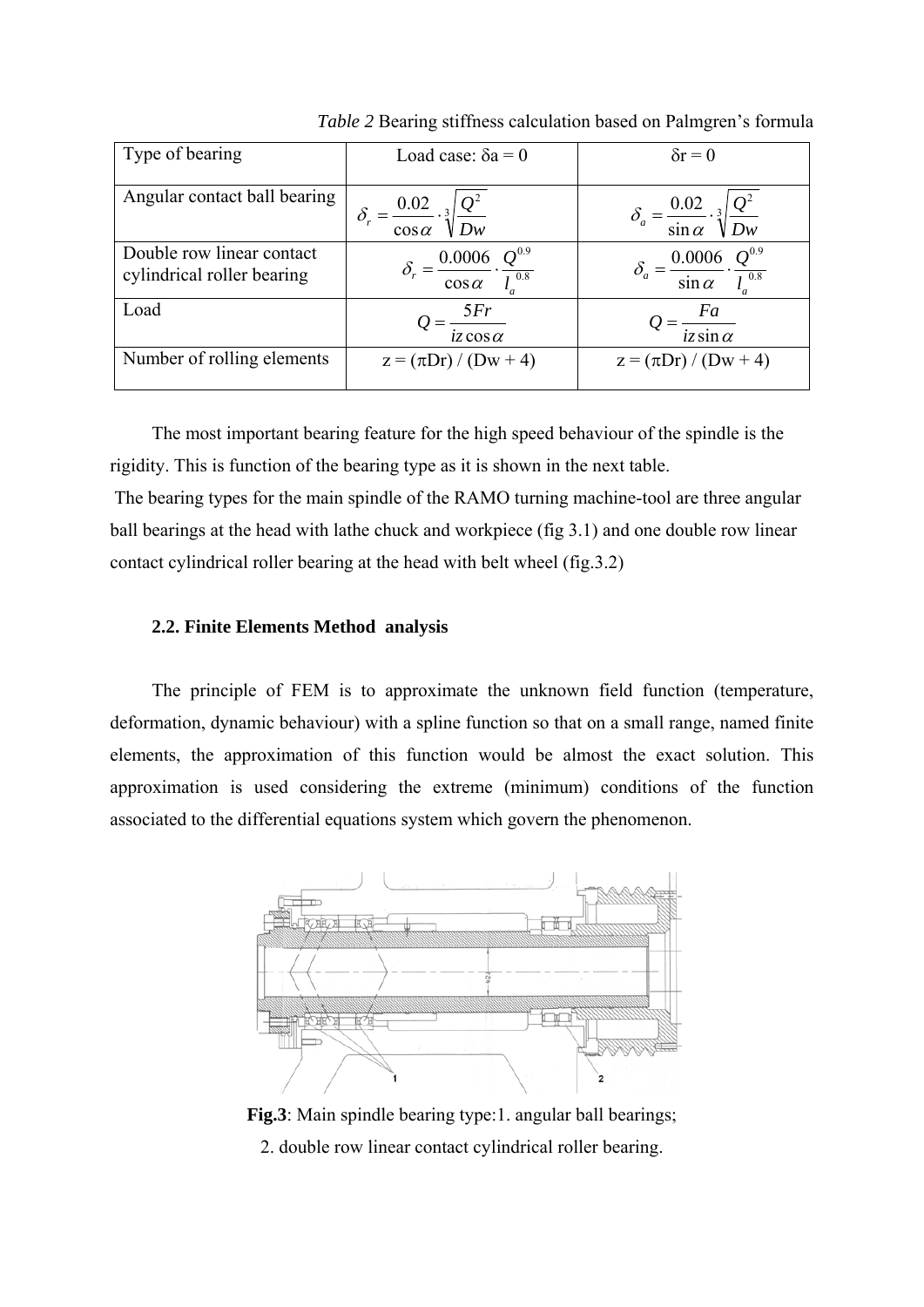

Fig.4. Spindle: a. discretization b. Model constraints

FEM modelling has application in all domains, elements represents mathematical approximation of the geometrical model, so the simulation of the behaviour will be possible. In this case for the theoretical study of the dynamical behaviour (frequency case) of the spindle it was used for discretization 48822 tetrahedral elements and 11991 nodes (figure 4.a) In the FEM analysis of the spindle dynamical behaviour the bearings were defined like constrains with displacement, depending of calculated rigidities. The calculus was made based on the formula shown in the table 2 for each type of bearings. In figure 4.b it is presented the constraints applied on the FEM model. The bearings stiffness was defined as a displacement on the three axes. The rotations on x and y axes were locked.

The analysis in frequency case was made for ten modes of vibration. Some of these modes are only for the element of the assembly main spindle and workpiece. As the matter in fact the vibration modes are calculated and it is possible to appear the entire modes in the same times. In the figure 5 there are presented the most important four modes which are important for our study.

It was obtained a 140.39 Hz frequency (fig.5.a), for the second mode 512.98 Hz frequency (fig.5.b), for the third mode 3 a 904.75 Hz frequency (fig.5.c), and for fourth mod a 1255.1 Hz frequency (fig.5.d).



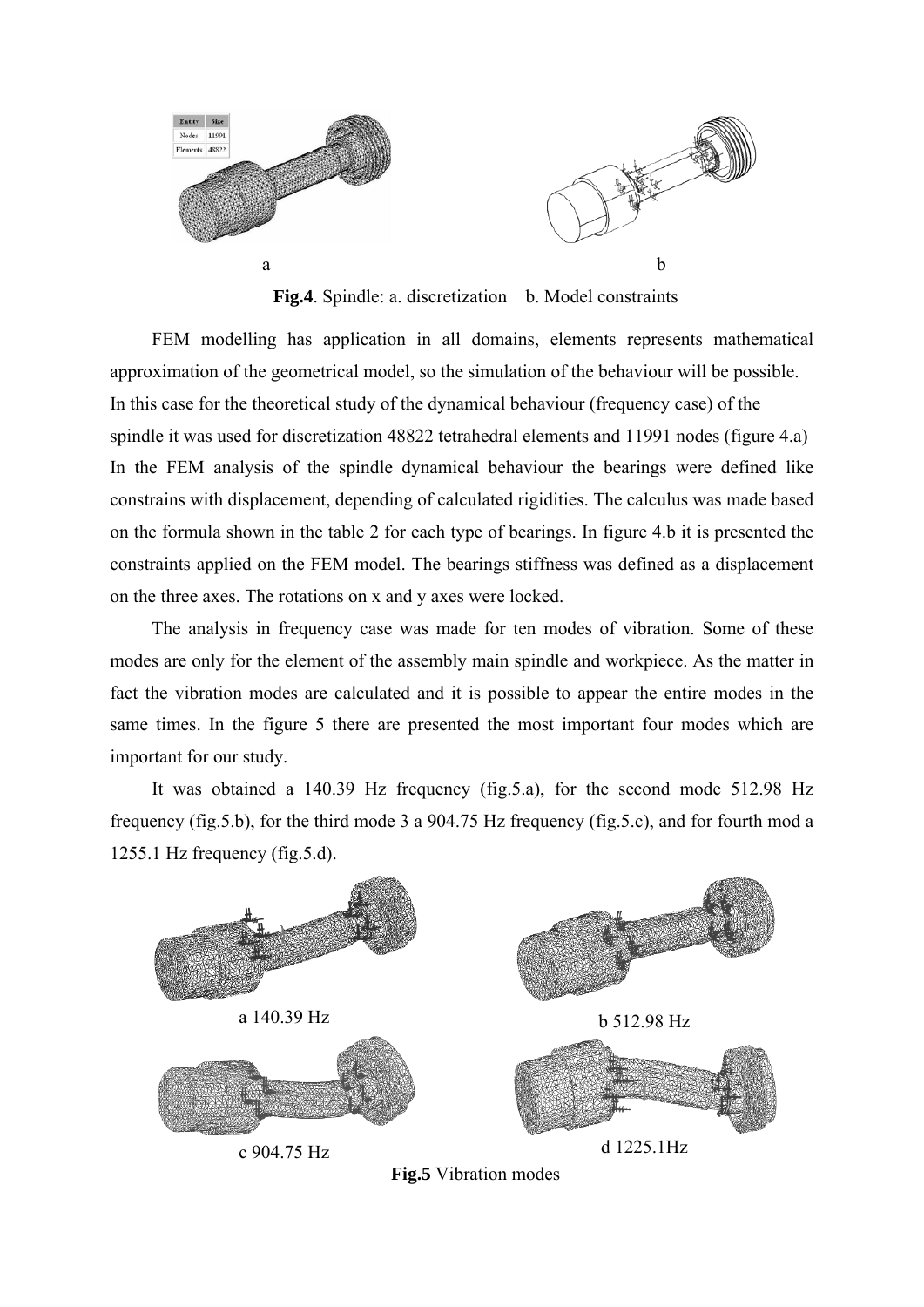#### **3. EXPERIMENTAL STUDIES**

Dual – channel FFT analyzers are often used for machinery analysis. Auto and cross correlation, determining the amount of agreement in the same and different signals respectively obtained from two sources and compared in the time domain, are occasionally used for machinery analysis. Coherence is a measure of the contribution from a specific source within a complex signal containing excitation from multiple sources. Coherence is calculated in the frequency domain and is frequently employed to isolate the source of a vibration signal.

For the present study it was used an FFT analysis and impact measures for dynamic behaviour using Vibroport 41 (Schenck - BRUEL&KJAER).

The transfer functions were made on 6 direction of excitation (the accelerometer mounted on  $0^\circ$ ,  $60^\circ$ ,  $120^\circ$ ,  $180^\circ$ ,  $240^\circ$ ,  $300^\circ$ , on lathe chuck and the impact direction on the same angle), using an accelerometer and impact hammer measures. The diagrams of variation with the angular position of the spindle are presented in figure 6. For dynamical behaviour in the real work there were made measures for FFT analysis at 300, 600, 700, 900, 1200, 1500, 1800, 2400, 3000, 4500, 6000 rpm (Figure 7)..



**Fig.6** Spindle frequency variation with angular position